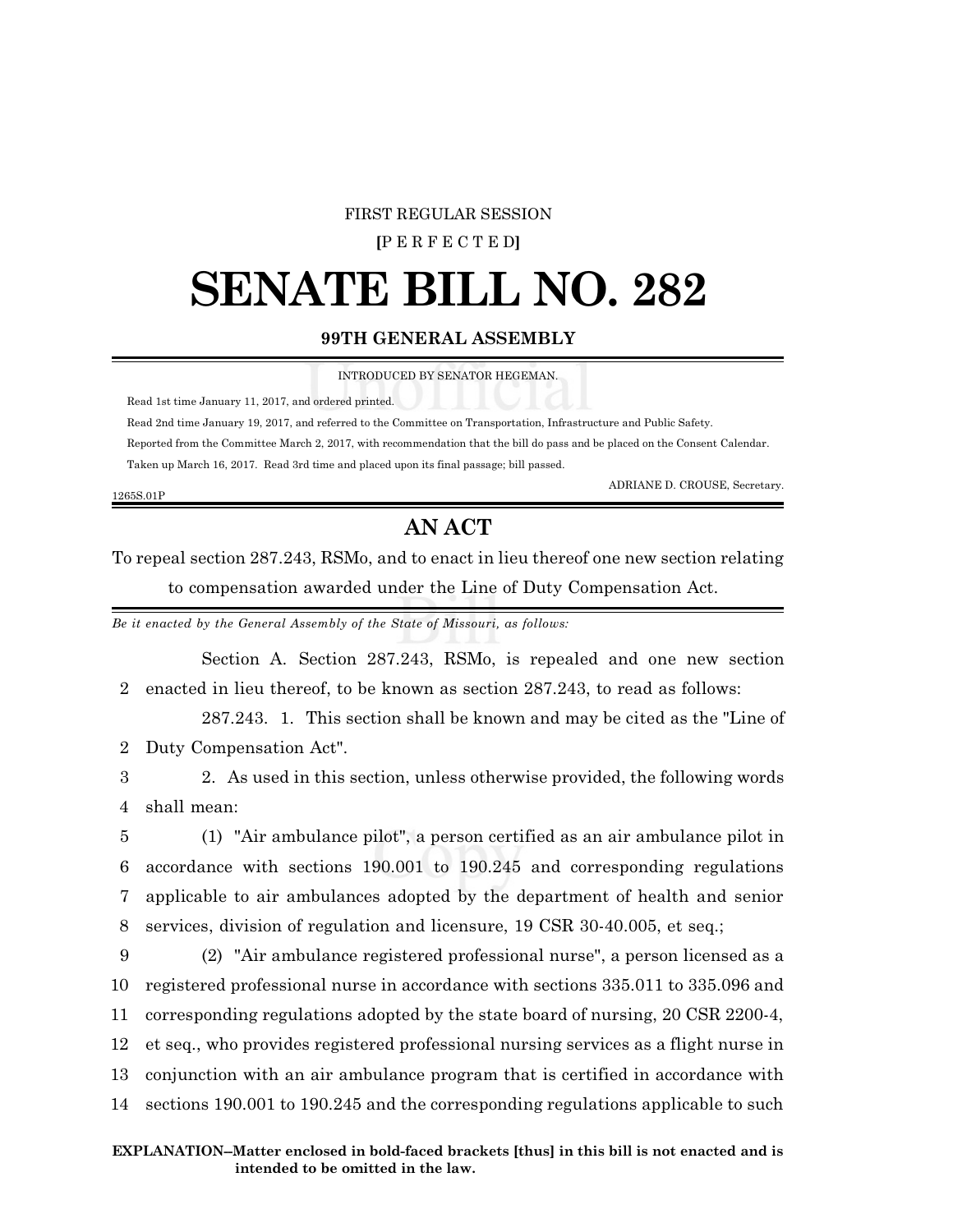programs;

 (3) **"Child", any natural, illegitimate, adopted, or posthumous child or stepchild of a deceased law enforcement officer, emergency medical technician, air ambulance pilot, air ambulance registered professional nurse, or firefighter who, at the time of the law enforcement officer's, emergency medical technician's, air ambulance pilot's, air ambulance registered professional nurse's, or firefighter's fatality is:**

**(a) Eighteen years of age or under;**

 **(b) Over eighteen years of age and a student as defined in section 8101 of title 5, United States Code; or**

 **(c) Over eighteen years of age and incapable of self-support because of physical or mental disability;**

 **(4)** "Emergency medical technician", a person licensed in emergency medical care in accordance with standards prescribed by sections 190.001 to 190.245 and by rules adopted by the department of health and senior services under sections 190.001 to 190.245;

 **[**(4)**] (5)** "Firefighter", any person, including a volunteer firefighter, employed by the state or a local governmental entity as an employer defined under subsection 1 of section 287.030, or otherwise serving as a member or officer of a fire department either for the purpose of the prevention or control of fire or the underwater recovery of drowning victims;

 **[**(5)**] (6)** "Killed in the line of duty", when any person defined in this section loses his or her life when:

 (a) Death is caused by an accident or the willful act of violence of another; (b) The law enforcement officer, emergency medical technician, air ambulance pilot, air ambulance registered professional nurse, or firefighter is in the active performance of his or her duties in his or her respective profession and there is a relationship between the accident or commission of the act of violence and the performance of the duty, even if the individual is off duty; the law enforcement officer, emergency medical technician, air ambulance pilot, air ambulance registered professional nurse, or firefighter is traveling to or from employment; or the law enforcement officer, emergency medical technician, air ambulance pilot, air ambulance registered professional nurse, or firefighter is taking any meal break or other break which takes place while that individual is on duty;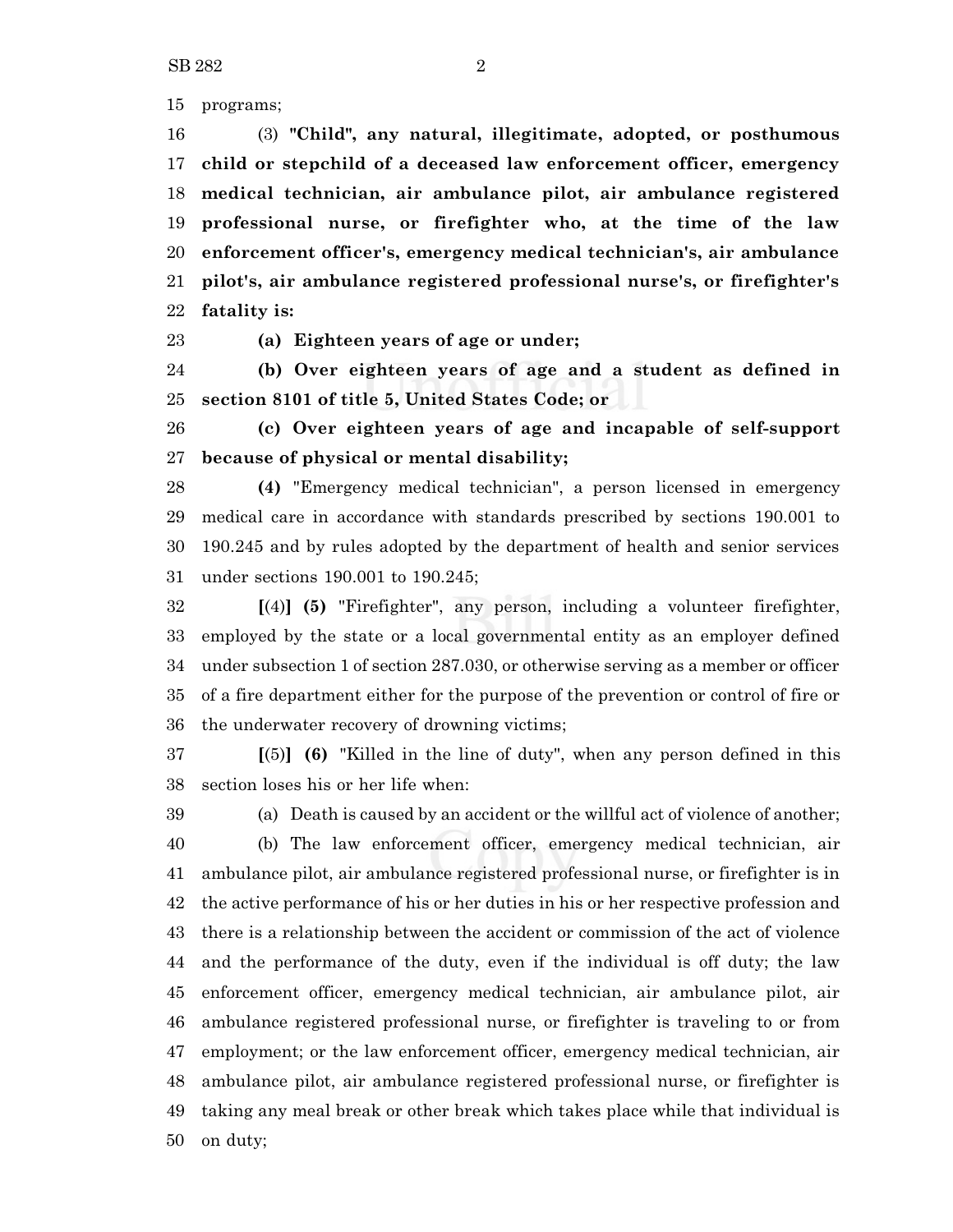(c) Death is the natural and probable consequence of the injury; and

 (d) Death occurs within three hundred weeks from the date the injury was received.

 The term excludes death resulting from the willful misconduct or intoxication of the law enforcement officer, emergency medical technician, air ambulance pilot, air ambulance registered professional nurse, or firefighter. The division of workers' compensation shall have the burden of proving such willful misconduct or intoxication;

 **[**(6)**] (7)** "Law enforcement officer", any person employed by the state or a local governmental entity as a police officer, peace officer certified under chapter 590, or serving as an auxiliary police officer or in some like position involving the enforcement of the law and protection of the public interest at the risk of that person's life;

 **[**(7)**] (8)** "Local governmental entity", includes counties, municipalities, townships, board or other political subdivision, cities under special charter, or under the commission form of government, fire protection districts, ambulance districts, and municipal corporations;

 **[**(8)**] (9)** "State", the state of Missouri and its departments, divisions, boards, bureaus, commissions, authorities, and colleges and universities;

 **[**(9)**] (10)** "Volunteer firefighter", a person having principal employment other than as a firefighter, but who is carried on the rolls of a regularly constituted fire department either for the purpose of the prevention or control of fire or the underwater recovery of drowning victims, the members of which are under the jurisdiction of the corporate authorities of a city, village, incorporated town, or fire protection district. Volunteer firefighter shall not mean an individual who volunteers assistance without being regularly enrolled as a firefighter.

 3. (1) A claim for compensation under this section shall be filed **[**by the estate of**] by survivors of** the deceased with the division of workers' compensation not later than one year from the date of death of a law enforcement officer, emergency medical technician, air ambulance pilot, air ambulance registered professional nurse, or firefighter. If a claim is made within one year of the date of death of a law enforcement officer, emergency medical technician, air ambulance pilot, air ambulance registered professional nurse, or firefighter killed in the line of duty, compensation shall be paid, if the division finds that the claimant is entitled to compensation under this section.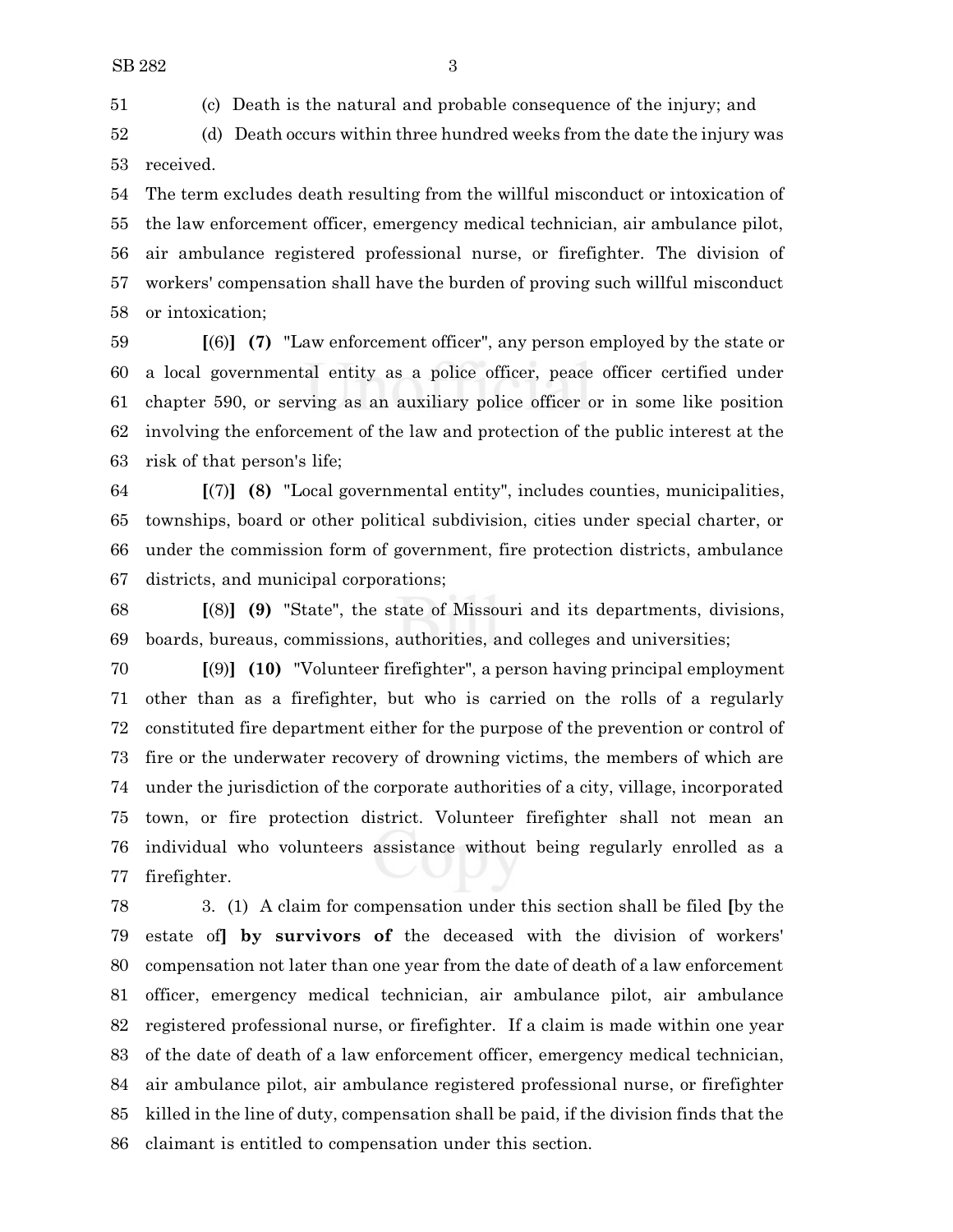(2) The amount of compensation paid to the claimant shall be twenty-five thousand dollars, subject to appropriation, for death occurring on or after June 19, 2009.

 4. **Any compensation awarded under the provisions of this section shall be distributed as follows:**

 **(1) If there is no child who survived the law enforcement officer, emergency medical technician, air ambulance pilot, air ambulance registered professional nurse, or firefighter, to the surviving spouse of the law enforcement officer, emergency medical technician, air ambulance pilot, air ambulance registered professional nurse, or firefighter;**

 **(2) If there is at least one child who survived the law enforcement officer, emergency medical technician, air ambulance pilot, air ambulance registered professional nurse, or firefighter, and a surviving spouse of the law enforcement officer, emergency medical technician, air ambulance pilot, air ambulance registered professional nurse, or firefighter, fifty percent to the surviving child, or children, in equal shares, and fifty percent to the surviving spouse;**

 **(3) If there is no surviving spouse of the law enforcement officer, emergency medical technician, air ambulance pilot, air ambulance registered professional nurse, or firefighter, to the surviving child, or children, in equal shares;**

 **(4) If there is no surviving spouse of the law enforcement officer, emergency medical technician, air ambulance pilot, air ambulance registered professional nurse, or firefighter and no surviving child:**

 **(a) To the surviving individual, or individuals, in shares per the designation or, otherwise, in equal shares, designated by the law enforcement officer, emergency medical technician, air ambulance pilot, air ambulance registered professional nurse, or firefighter to receive benefits under this subsection in the most recently executed designation of beneficiary of the law enforcement officer, emergency medical technician, air ambulance pilot, air ambulance registered professional nurse, or firefighter on file at the time of death with the public safety agency, organization, or unit; or**

 **(b) If there is no individual qualifying under paragraph (a), to the surviving individual, or individuals, in equal shares, designated by the law enforcement officer, emergency medical technician, air**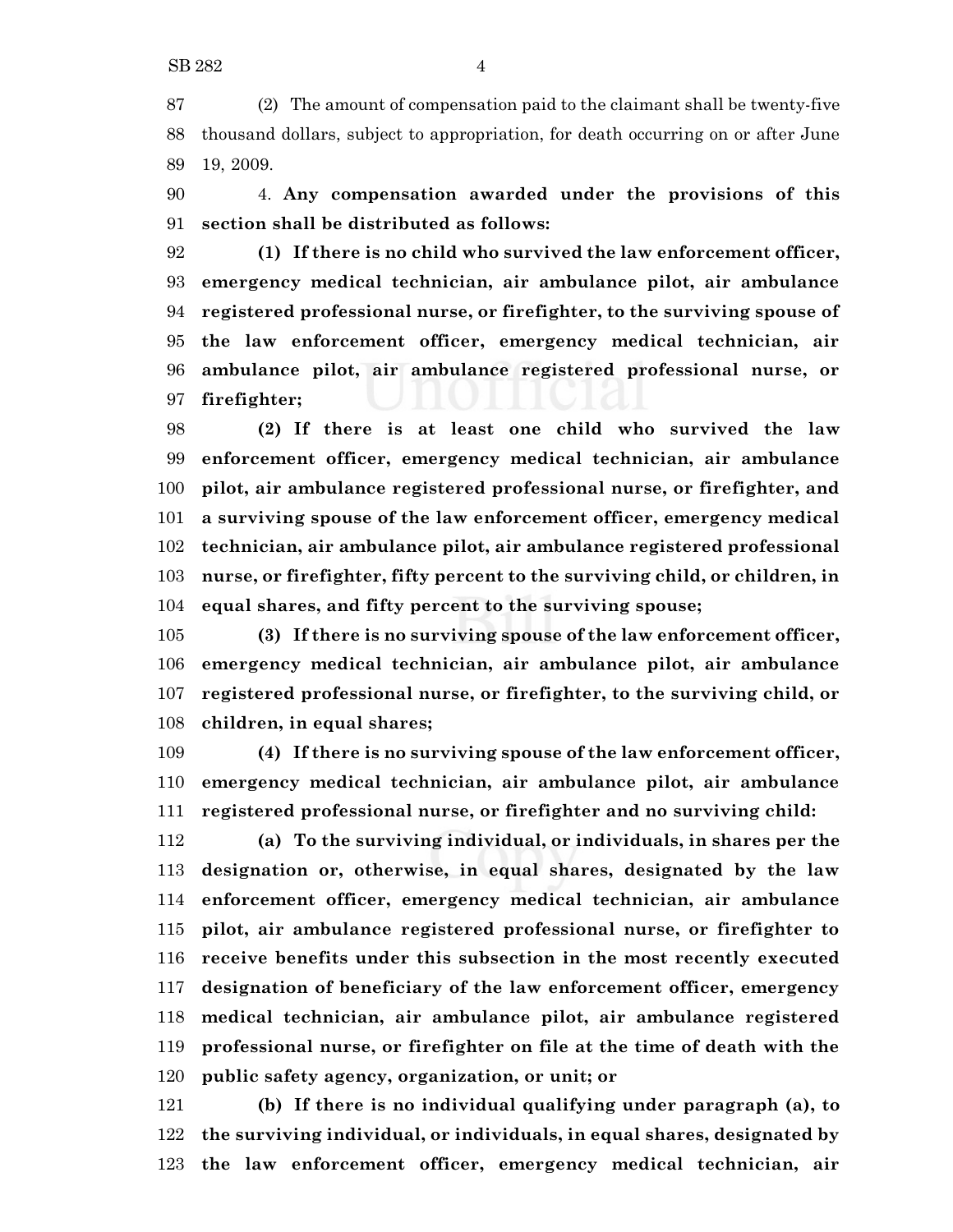**ambulance pilot, air ambulance registered professional nurse, or firefighter to receive benefits under the most recently executed life insurance policy of the law enforcement officer, emergency medical technician, air ambulance pilot, air ambulance registered professional nurse, or firefighter on file at the time of death with the public safety agency, organization, or unit;**

 **(5) If there is no individual qualifying under subdivisions (1), (2), (3), or (4) of this subsection, to the surviving parent, or parents, in equal shares, of the law enforcement officer, emergency medical technician, air ambulance pilot, air ambulance registered professional nurse, or firefighter; or**

 **(6) If there is no individual qualifying under subdivisions (1), (2), (3), (4), or (5) of this subsection, to the surviving individual, or individuals, in equal shares, who would otherwise qualify under the definition of the term "child" but for his or her age.**

 **5.** Notwithstanding subsection 3 of this section, no compensation is payable under this section unless a claim is filed within the time specified under this section setting forth:

 (1) The name, address, and title or designation of the position in which the law enforcement officer, emergency medical technician, air ambulance pilot, air ambulance registered professional nurse, or firefighter was serving at the time of his or her death;

(2) The name and address of the claimant;

 (3) A full, factual account of the circumstances resulting in or the course of events causing the death at issue; and

 (4) Such other information that is reasonably required by the division. When a claim is filed, the division of workers' compensation shall make an investigation for substantiation of matters set forth in the application.

 **[**5.**] 6.** The compensation provided for under this section is in addition to, and not exclusive of, any pension rights, death benefits, or other compensation the claimant may otherwise be entitled to by law.

 **[**6.**] 7.** Neither employers nor workers' compensation insurers shall have subrogation rights against any compensation awarded for claims under this section. Such compensation shall not be assignable, shall be exempt from attachment, garnishment, and execution, and shall not be subject to setoff or counterclaim, or be in any way liable for any debt, except that the division or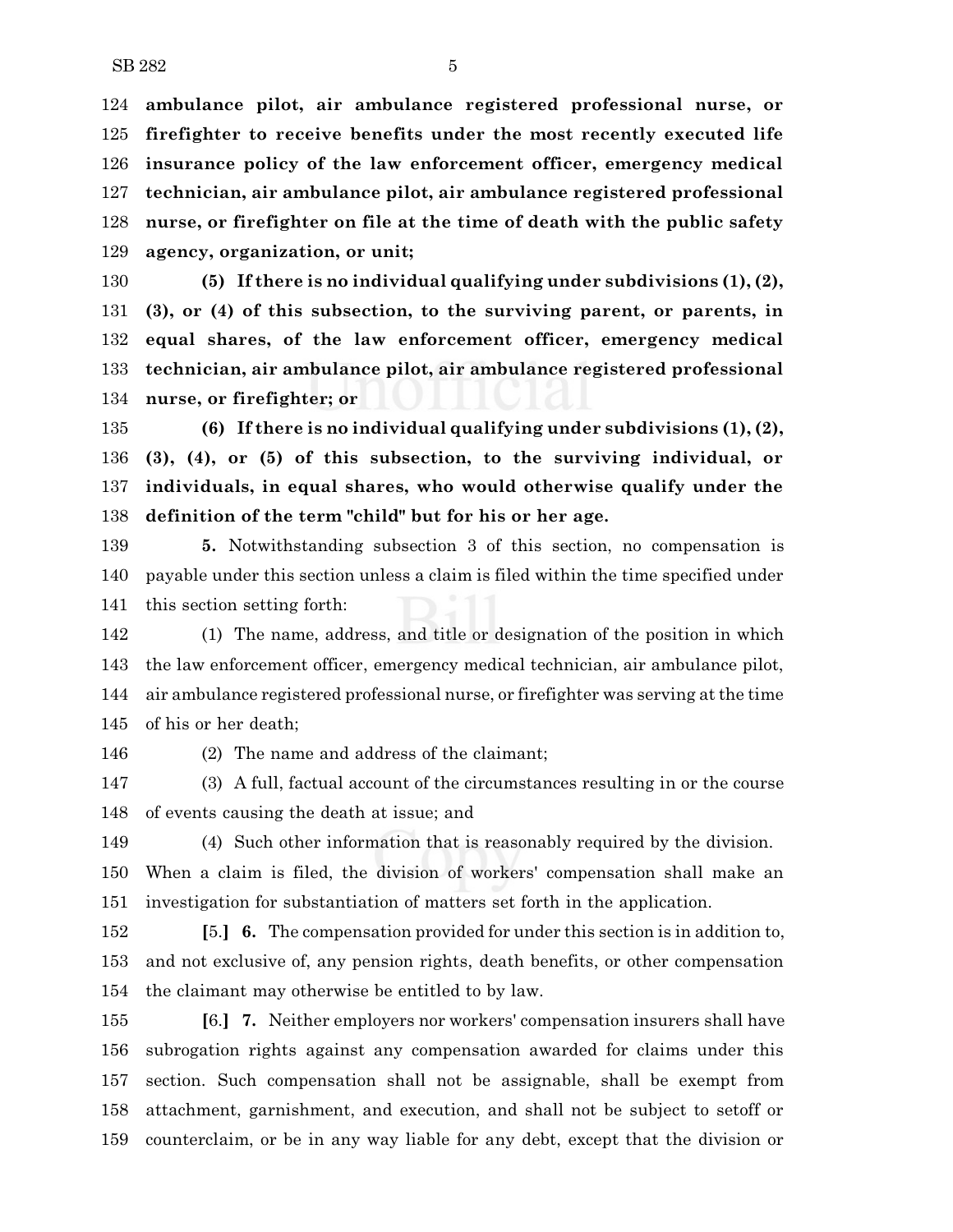commission may allow as lien on the compensation, reasonable attorney's fees for services in connection with the proceedings for compensation if the services are found to be necessary. Such fees are subject to regulation as set forth in section 287.260.

 **[**7.**] 8.** Any person seeking compensation under this section who is aggrieved by the decision of the division of workers' compensation regarding his or her compensation claim, may make application for a hearing as provided in section 287.450. The procedures applicable to the processing of such hearings and determinations shall be those established by this chapter. Decisions of the administrative law judge under this section shall be binding, subject to review by either party under the provisions of section 287.480.

**[**8.**] 9.** Pursuant to section 23.253 of the Missouri sunset act:

 (1) The provisions of the new program authorized under this section shall automatically sunset six years after June 19, 2019, unless reauthorized by an act of the general assembly; and

 (2) If such program is reauthorized, the program authorized under this section shall automatically sunset twelve years after the effective date of the reauthorization of this section; and

 (3) This section shall terminate on September first of the calendar year immediately following the calendar year in which the program authorized under this section is sunset.

 **[**9.**] 10.** The provisions of this section, unless specified, shall not be subject to other provisions of this chapter.

 **[**10.**] 11.** There is hereby created in the state treasury the "Line of Duty Compensation Fund", which shall consist of moneys appropriated to the fund and any voluntary contributions, gifts, or bequests to the fund. The state treasurer shall be custodian of the fund and shall approve disbursements from the fund in accordance with sections 30.170 and 30.180. Upon appropriation, money in the fund shall be used solely for paying claims under this section. Notwithstanding the provisions of section 33.080 to the contrary, any moneys remaining in the fund at the end of the biennium shall not revert to the credit of the general revenue fund. The state treasurer shall invest moneys in the fund in the same manner as other funds are invested. Any interest and moneys earned on such investments shall be credited to the fund.

 **[**11.**] 12.** The division shall promulgate rules to administer this section, including but not limited to the appointment of claims to multiple claimants,